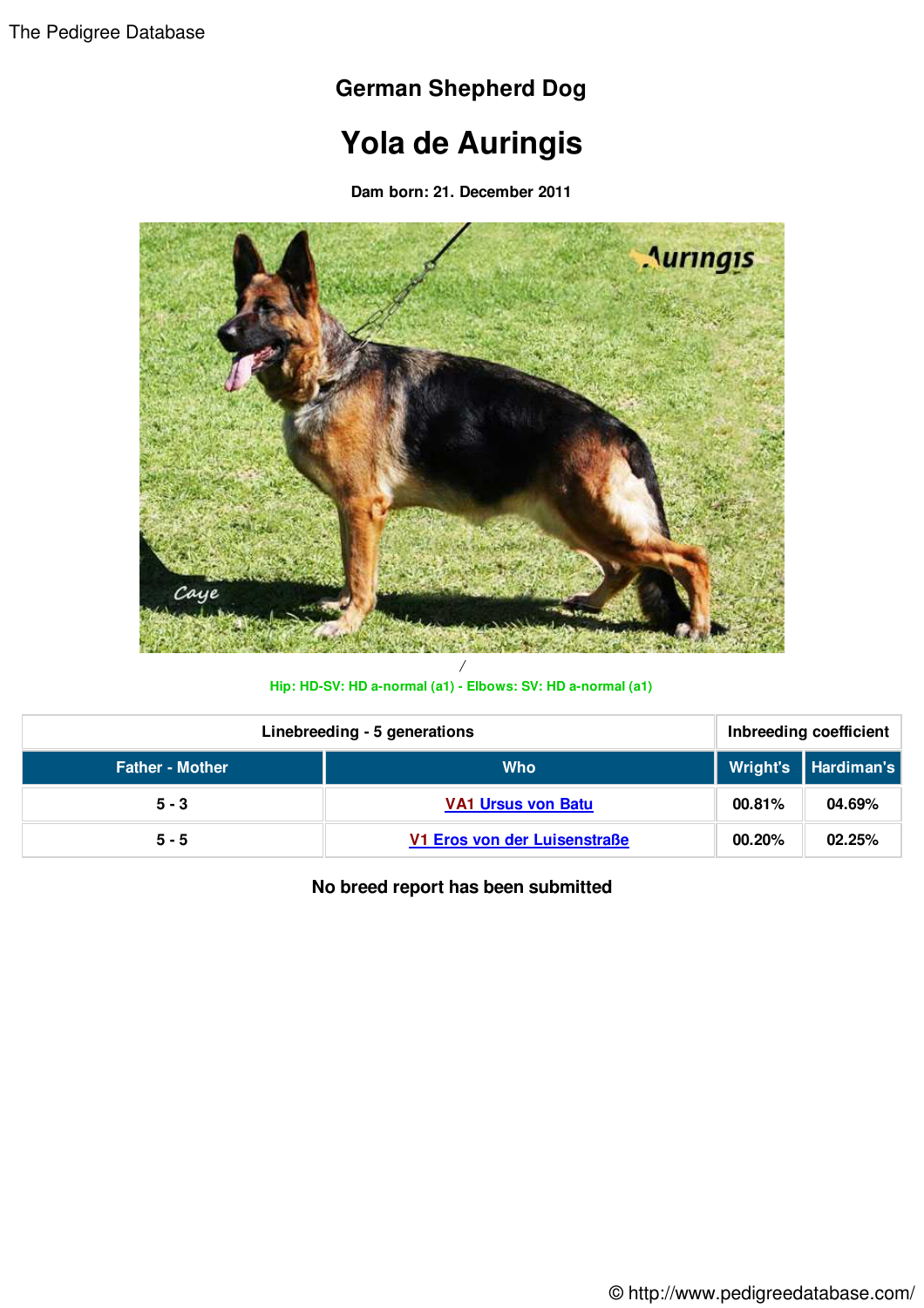The Pedigree Database

## **Pedigree for Yola de Auringis**



© http://www.pedigreedatabase.com/